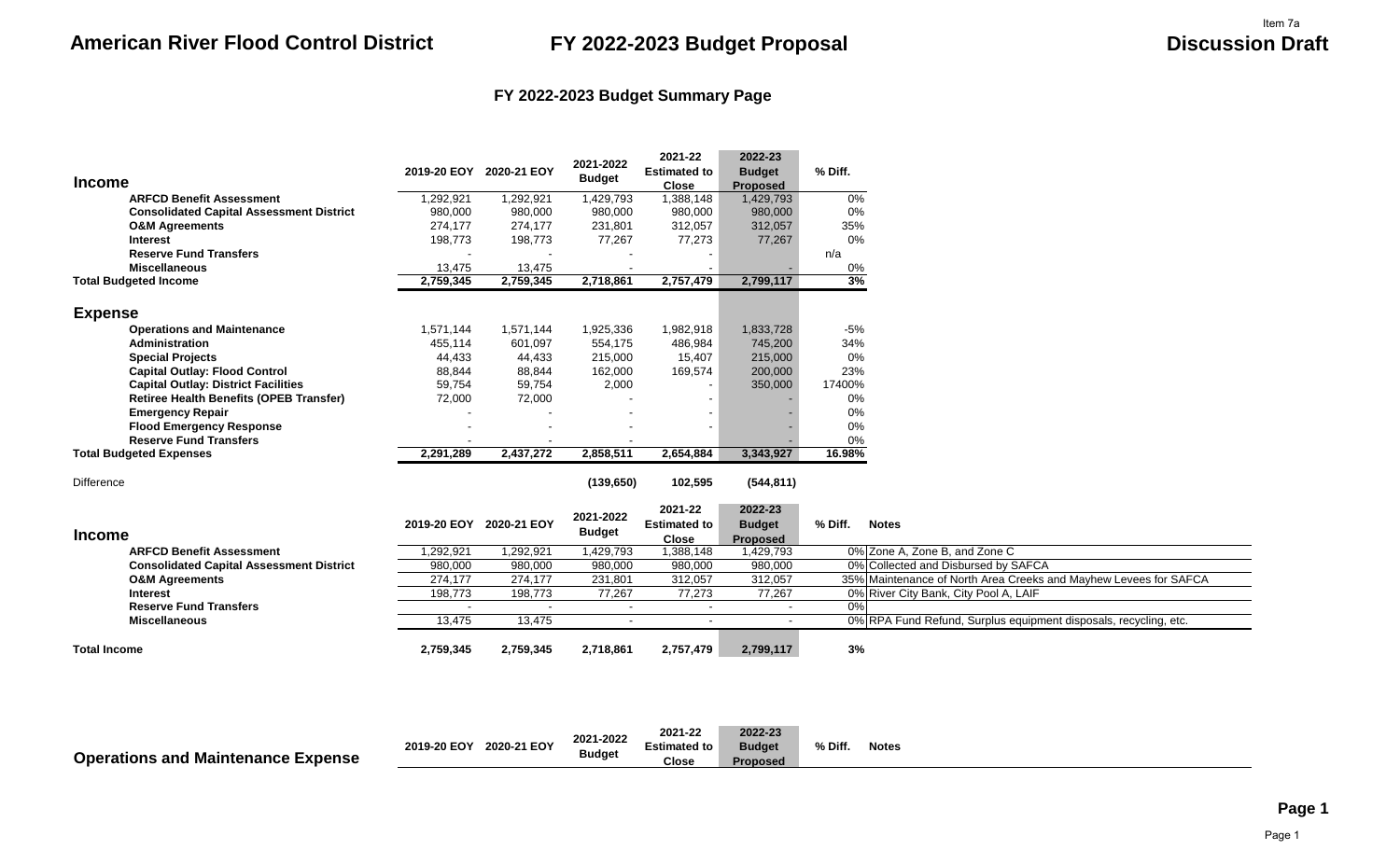# **American River Flood Control District FY 2022-2023 Budget Proposal Discussion Draft**

| Salary/Wages                                       | 763,417                  | 763,417   | 890,792   | 914,526   | 804,858   | -10% assumes 3% increase, Retirement                                                                         |
|----------------------------------------------------|--------------------------|-----------|-----------|-----------|-----------|--------------------------------------------------------------------------------------------------------------|
| <b>Payroll Taxes</b>                               | 56,757                   | 56,757    | 71,263    | 73,162    | 64,389    | -10% 8% of Salary/Wages                                                                                      |
| Pension                                            | 163,957                  | 163,957   | 203,100   | 242,743   | 230,196   | 13% PERS Classic-EO 10.87%, PEPRA-EO 7.472% + Unfunded Liability \$108,402 (Classic) \$2,340.96 (PEPRA), Per |
| <b>Compensation Insurance</b>                      | 9.828                    | 9.828     | 44.540    | 45,726    | 40.243    | -10% 5% of Comp                                                                                              |
| <b>Medical/Dental/Vision</b>                       | 197,170                  | 197,170   | 273,642   | 259,930   | 231,542   | $-15%$                                                                                                       |
| Fuel & Oil                                         | 30,386                   | 30,386    | 35,000    | 54,313    | 55,000    | 57% March/April 2022 fuel costs increasing dramatically                                                      |
| <b>Equipment Rental</b>                            | 18,598                   | 18,598    | 15,000    | 31,275    | 15,000    | 0% 2021-2022 rented a Pickup Truck, Dozer, Roller; 2022-2023 Class A ten-wheeler truck, D                    |
| <b>Equipment Repair/Parts</b>                      | 80,275                   | 80,275    | 65,000    | 83,271    | 65,000    | 0%                                                                                                           |
| Equipment Purchase (less than \$5,000)             | 15,294                   | 15,294    | 15,000    | 580       | 15,000    | 0%                                                                                                           |
| <b>Shop Supplies</b>                               | 30,847                   | 30,847    | 27,500    | 21,538    | 27,500    | $0\%$                                                                                                        |
| Levee Maintenance (Supplies & Materials)           | 10,516                   | 10,516    | 20,000    | 23.767    | 20,000    | 0%                                                                                                           |
| Levee Maintenance (Chemicals)                      | 25,095                   | 25,095    | 35,000    | 32,281    | 40,000    | 14%                                                                                                          |
| <b>Levee Maintenance (Services)</b>                | 69,606                   | 69,606    | 80.000    | 72,198    | 80,000    | 0%                                                                                                           |
| Rodent Abatement (Supplies & Materials)            | 3,394                    | 3,394     | 10,000    | 12,793    | 10,000    | 0%                                                                                                           |
| <b>Employee Uniforms</b>                           | 5,799                    | 5,799     | 7,500     | 5,614     | 6,000     | $-20%$                                                                                                       |
| <b>Staff Training</b>                              | 3,986                    | 3,986     | 2,500     | 2,497     | 5,000     | 100%                                                                                                         |
| <b>Miscellaneous O&amp;M</b>                       | 1,125                    | 1,125     | 2,000     | 1,188     | 1,500     | $-25%$                                                                                                       |
| <b>Small Tools and Equipment</b>                   | 3,244                    | 3,244     | 7,500     | 5,812     | 7,500     | 0%                                                                                                           |
| <b>Emergency Preparedness and Response</b>         | 35,704                   | 35,704    | 35,000    | 27,993    | 25,000    | $-29%$                                                                                                       |
| <b>Engineering Services</b>                        | 11,093                   | 11,093    | 20,000    | 28,218    | 20,000    | $0\%$                                                                                                        |
| <b>Environmental Services/Studies</b>              | $\sim$                   | $\sim$    | $\sim$    |           |           | $0\%$                                                                                                        |
| <b>Survey Services</b>                             | $\sim$                   | $\sim$    |           |           |           | 0%                                                                                                           |
| <b>Encroachment Remediation</b>                    |                          |           | 15,000    |           | 15,000    | 0% SB 753 activities                                                                                         |
| <b>Urban Camp Cleanup, Contract &amp; Expenses</b> | 35,053                   | 35,053    | 30,000    | 16.798    | 30,000    | 0%                                                                                                           |
| <b>Regulation Compliance (OSHA)</b>                | $\overline{\phantom{a}}$ | $\sim$    | 20,000    | 26,694    | 25,000    | 25% Staff Trainings to be included, PPES                                                                     |
| <b>Total Operations and Maintenance</b>            | 1.571.144                | 1,571,144 | 1,925,336 | 1,982,918 | 1,833,728 | -5%                                                                                                          |
| <b>Special Projects Expense</b>                    |                          |           |           |           |           |                                                                                                              |
| <b>Engineering Studies/Survey Studies</b>          | 9,506                    | 9,506     | 170,000   | 9,859     | 20,000    | -88% Design Work: FMAP                                                                                       |
| <b>Levee Standards Compliance</b>                  | 23,000                   | 23,000    | 25,000    |           | 25,000    | 0% Accreditation/SWIF                                                                                        |
| <b>Encroachment Remediation</b>                    |                          | $\sim$    |           | $\sim$    |           | 0%                                                                                                           |
| <b>Vegetation Management</b>                       |                          |           |           |           |           | 0%                                                                                                           |
| <b>Small Capital Projects</b>                      | 11,927                   | 11,927    | 20,000    | 5,548     | 170,000   | 750% Arcade Creek: Equipment Rental, Rock, Wall Sub-Contractor                                               |
| <b>Total Special Projects Expense</b>              | 44,433                   | 44,433    | 215,000   | 15,407    | 215,000   | $\overline{0\%}$                                                                                             |
|                                                    |                          |           |           |           |           |                                                                                                              |

|                                       |             |             | 2021-2022     | 2021-22             | 2022-23         |         |                                                                            |
|---------------------------------------|-------------|-------------|---------------|---------------------|-----------------|---------|----------------------------------------------------------------------------|
|                                       | 2019-20 EOY | 2020-21 EOY |               | <b>Estimated to</b> | <b>Budget</b>   | % Diff. | <b>Notes</b>                                                               |
| <b>Administration Expense</b>         |             |             | <b>Budget</b> | Close               | <b>Proposed</b> |         |                                                                            |
| <b>Board of Trustees Compensation</b> | 7,064       | 7,064       | 7,600         | 5,510               | 7,600           |         | 0% 12 monthly meetings- budget for 4 special meetings.                     |
| <b>Trustee Expenses</b>               | 2,084       | 2,084       | 2,400         | 363                 | 2,400           | 0%      |                                                                            |
| <b>Trustee Training</b>               |             | $\sim$      | 5,000         | 1,350               | 5,000           |         |                                                                            |
| <b>Accounting Services</b>            | 13,150      | 13.150      | 15,000        | 15,275              | 15,000          | 0%      |                                                                            |
| <b>Legal Services (General)</b>       | 41,918      | 41,918      | 50,000        | 37,495              | 50,000          | 0%      |                                                                            |
| <b>Utilities</b>                      | 38,297      | 38,287      | 40,000        | 48,713              | 40,000          | 0%      |                                                                            |
| <b>Telephone/Internet</b>             | 15,630      | 15,630      | 25,000        | 19,288              | 25,000          | 0%      |                                                                            |
| <b>Retiree Benefits</b>               | 135,068     | 135,068     | 157,231       | 131,434             | 148,109         |         | -6% Family members aged out, Retirees on medicare, addition of one retiree |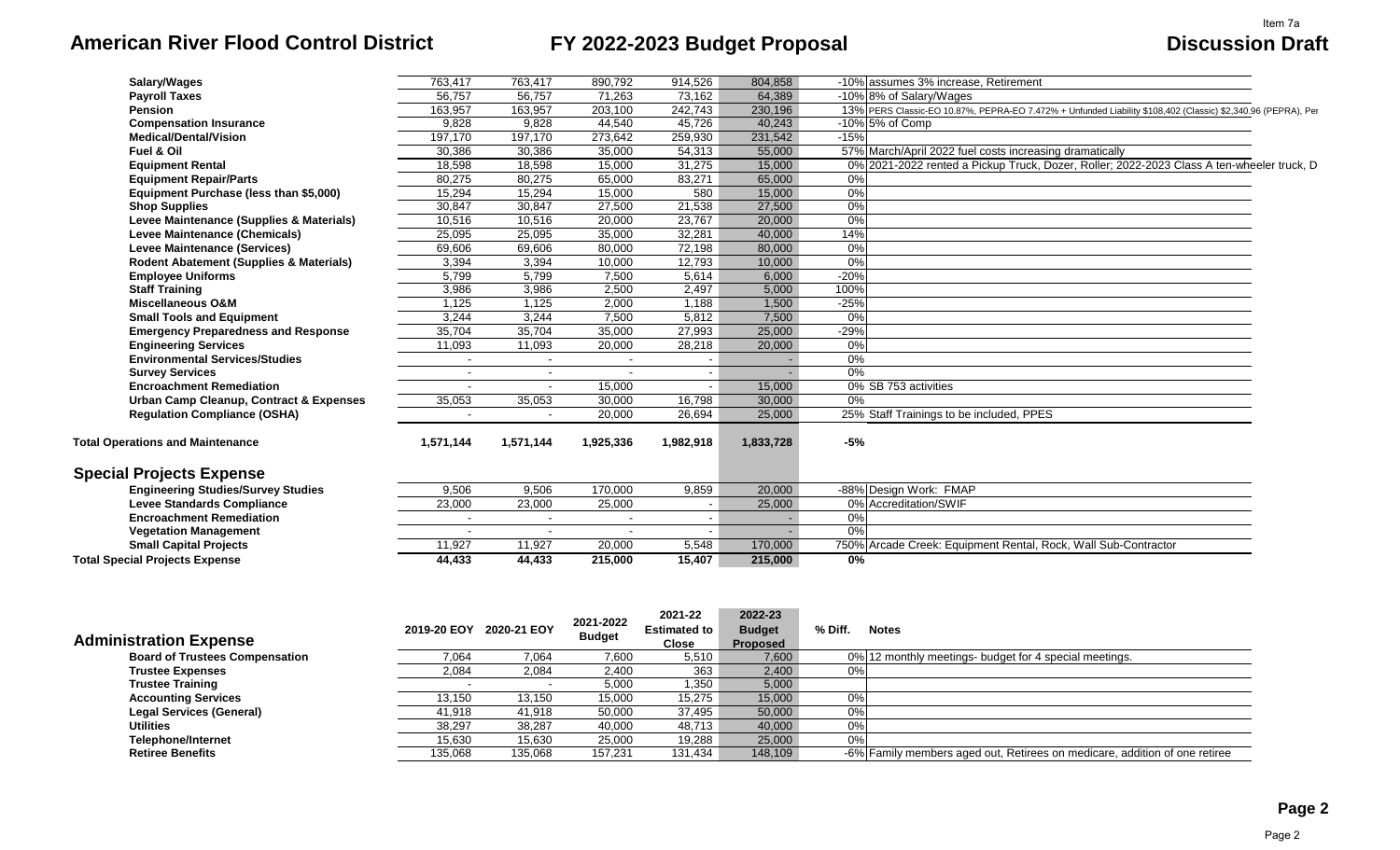# **American River Flood Control District FY 2022-2023 Budget Proposal Discussion Draft**

| <b>Office/Shop/Yard Lease</b>                      | 6,600   | 6,600   | 7,344   | 7,344   | 7,491   | 0%     |                                                                                   |
|----------------------------------------------------|---------|---------|---------|---------|---------|--------|-----------------------------------------------------------------------------------|
| <b>Office Equipment/Furniture</b>                  | 1.985   | 1,985   | 5,000   | .762    | 2,500   | $-50%$ |                                                                                   |
| <b>Auto Allowance</b>                              | 7,091   | 7,091   | 6,600   | 6,600   | 6,600   | 0%     |                                                                                   |
| <b>Parking &amp; Mileage Reimbursement</b>         |         |         | 500     |         | 500     | 0%     |                                                                                   |
| <b>General Office Expense</b>                      | 11,826  | 11,826  | 15,000  | 13,592  | 15,000  | 0%     |                                                                                   |
|                                                    |         |         |         |         |         |        |                                                                                   |
| <b>Technology and Software</b>                     | 9,765   | 9,765   | 10,000  | 6,428   | 10,000  | 0%     |                                                                                   |
| <b>Legislative Services</b>                        |         |         |         |         |         | 0%     |                                                                                   |
| <b>Dues and Association Expenses</b>               | 22,500  | 22,500  | 25,000  | 25,320  | 25,000  | 0%     |                                                                                   |
| <b>Property &amp; Liability Insurance Premiums</b> | 19,184  | 19,184  | 42,000  | 52,619  | 42,000  | 0%     |                                                                                   |
| Conference/Workshop/Seminar                        |         |         |         |         | 2,500   | n/a    | Admin Conference, previous was coded as Staff Training                            |
| <b>Public Relations/Information</b>                | 26,201  | 26,201  | 30,000  | 20,323  | 30,000  |        | 0% Annual Newsletter, Spring Letter                                               |
| <b>Miscellaneous Admin</b>                         | 9,811   | 9,811   | 5,000   | 4,474   | 5,000   | 0%     |                                                                                   |
| <b>Employee Morale/Wellness</b>                    | 70      | 70      | 2,000   |         | 2,000   | 0%     |                                                                                   |
| <b>Election Expenses</b>                           |         | 145,993 |         |         | 200,000 | n/a    | 2022 General Election, District By-District Election (10 recert maps with census) |
| <b>Investment Fees</b>                             | 13,042  | 13,042  | 20,000  | 23,788  | 20,000  | 0%     |                                                                                   |
| <b>Community Services</b>                          | 1,000   | 1,000   | 1,500   |         | 1,500   | 0%     |                                                                                   |
| <b>Bookkeeping</b>                                 | 8,625   | 8,625   | 14,000  | 10,468  | 14,000  | 0%     |                                                                                   |
| <b>Property Taxes</b>                              | 1,752   | 1,752   | 3,000   | 1,735   | 3,000   | 0%     |                                                                                   |
| <b>Building Maintenance</b>                        | 9,865   | 9,865   | 10,000  | 21,812  | 10,000  |        | 0% HVAC                                                                           |
| <b>DLMS Fees and Services</b>                      | 52,586  | 52,586  | 55,000  | 31,291  | 55,000  | 0%     |                                                                                   |
| Total Administration                               | 455,114 | 601,097 | 554,175 | 486,984 | 745,200 | 34%    |                                                                                   |

|                                            |                          |                          | 2021-2022                | 2021-22                  | 2022-23         |         |                          |
|--------------------------------------------|--------------------------|--------------------------|--------------------------|--------------------------|-----------------|---------|--------------------------|
|                                            | 2019-20 EOY              | 2020-21 EOY              | <b>Budget</b>            | Estimated to             | <b>Budget</b>   | % Diff. | <b>Notes</b>             |
| <b>Capital Outlay: Flood Control</b>       |                          |                          |                          | <b>Close</b>             | <b>Proposed</b> |         |                          |
| <b>Bank Protection</b>                     | $\overline{\phantom{0}}$ | $\sim$                   | $\sim$                   | $\blacksquare$           |                 | n/a     |                          |
| <b>Magpie Creek</b>                        |                          |                          | $\overline{\phantom{a}}$ | $\sim$                   |                 | n/a     |                          |
| <b>Property Acquisition</b>                |                          | $\sim$                   | $\blacksquare$           | $\sim$                   |                 | 0%      |                          |
| Equipment Purchase (over \$5,000)          | 88,844                   | 88,844                   | 162,000                  | 169,574                  | 200,000         |         | 23% Dumptruck and Pickup |
| <b>Miscellaneous</b>                       |                          |                          |                          |                          |                 |         |                          |
| <b>Total Capital Outlay: Flood Control</b> | 88,844                   | 88,844                   | 162,000                  | 169,574                  | 200,000         | 23%     |                          |
| <b>Capital Outlay: District Facilities</b> |                          |                          |                          |                          |                 |         |                          |
| <b>Building Improvements/Maintenance</b>   | 59,615                   | 59,615                   |                          | $\overline{\phantom{0}}$ |                 | n/a     |                          |
| La Riviera Improvements/Maintenance        | 139                      | 139                      | 2,000                    |                          |                 | $-100%$ |                          |
| <b>Reserve Fund Transfer</b>               |                          | $\sim$                   |                          | $\sim$                   | 350,000         |         |                          |
| <b>Architect/Building Design</b>           |                          |                          | $\,$ $\,$                |                          |                 |         |                          |
| <b>General Construction Contractors</b>    | $\blacksquare$           | $\overline{\phantom{a}}$ | $\,$ $\,$                | $\blacksquare$           |                 |         |                          |
| <b>Permitting</b>                          |                          |                          |                          | $\overline{\phantom{a}}$ |                 |         |                          |
|                                            |                          |                          |                          |                          |                 |         |                          |

### **Page 3**